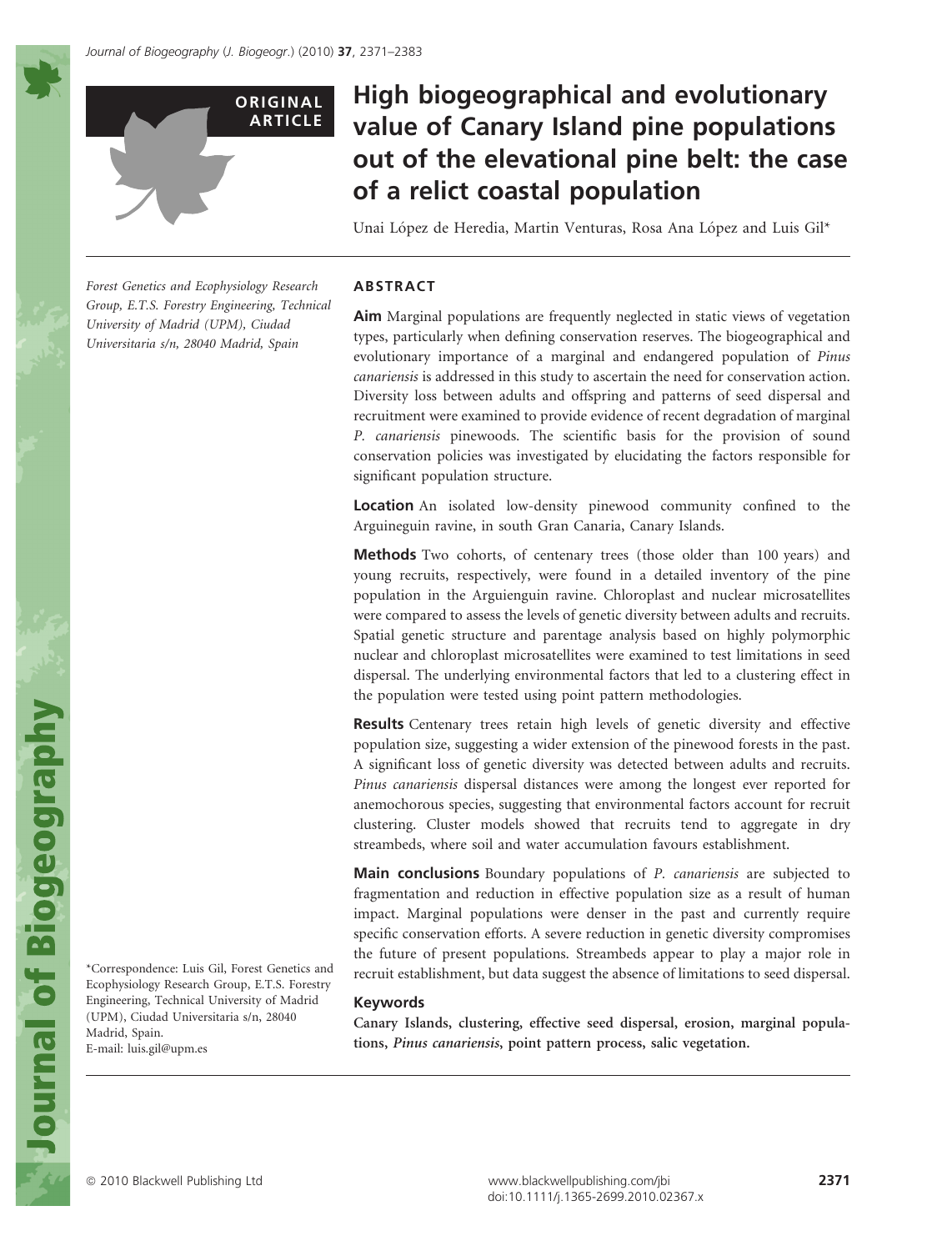# INTRODUCTION

The Canary Islands are an oceanic archipelago of volcanic origin with high species endemism. The naturalist Alexander von Humboldt visited the Canary Islands and wrote an excellent synthesis of the geological, botanical and climatological characteristics of the region in his Personal narrative of a journey to the equinoctial regions of the new continent (von Humboldt, 1814). von Humboldt described five types of vegetation belts on Tenerife that remain accepted, in the absence of human intervention, by some today: '…the whole island may be considered as a forest of laurels, arbutus and pines, of which the border has scarcely been cleared…' (von Humboldt, 1814, p. 270). However, it must be noted that this description was completed in a short 6-day stay and restricted to the north side of Tenerife, which differs ecologically from the southern slopes. Among other factors, persistent cloud cover supports laurisilva belts in north Tenerife, and pines occur in poor soil environments.

The influential legacy of von Humboldt indicated that the Canary Island pine (Pinus canariensis Chr. Sm. ex DC.) woods were confined to precise vegetation belts (Santana et al., 2006), which differed depending on island and slope: 850–1800/800– 2000 m in Tenerife (north/south) (del Arco et al., 1992); and 1025–2000/900–2000 m in Gran Canaria (north/south) (Pérez de Paz et al., 1994). However, a detailed analysis of the distribution of P. canariensis found that the species occupies a wide range of elevations and climates in sharply different plant communities (Climent et al., 2002), from the slopes of Teide Mountain at 2400 m in Tenerife to arid locations close to sea level in south-western Gran Canaria, where it inhabits mainly salic outcrops with thermo-sclerophyllous shrubs (Salas Pascual et al., 1998; del Arco et al., 2002).

Currently, the Canary Island pine distribution (about 55,000 ha) is the result of successive colonization–extinction processes derived from volcanic activity (Navascués et al., 2006) and human action: much of it has been planted (Glas, 1764; von Buch, 1825; Parsons, 1981; de Nascimento et al., 2009). Despite significant differences among provenances in some adaptive traits, such as ontogeny (Climent et al., 2006) or survival (López et al., 2007) at the seedling stage, the species performance is fairly homogeneous upon reaching maturity (López et al., 2007). According to molecular studies based on neutral variation, gene flow is significant along elevational transects (Navascués et al., 2008), but some level of genetic differentiation is maintained among valleys (Schiller et al., 1999; Gómez et al., 2003). Consistent with other pine species, P. canariensis undergoes an outcrossing mating system, and wind-dispersed pollen can potentially travel long distances. Seeds have an adnate wing and are wind-dispersed. Pinus canariensis is a colonizing species that invades poor soils, that is, salic volcanic substrates with very dry environments that arboreal angiosperms are unable to inhabit (Aboal et al., 2000) and where competition is very low. To date, however, studies directly quantifying seed and pollen dispersal in P. canariensis or patterns of tree and recruit aggregation have not been conducted.

Canary Island pinewoods are the main habitat for highly endangered bird communities, such as blue chaffinches (Fringilla teydea). The Gran Canarian endemic subspecies of blue chaffinch (Fringilla teydea ssp. polatzeki) is particularly endangered and is very sensitive to habitat disturbance (García-del-Rey et al., 2009). Although the Canary Island pine forests are included in Annex I of the EU Habitat Directive, there have been few efforts to conserve their genetic resources, particularly in populations distributed outside the standard vegetation belts. Recent Canary Island pinewood inventories have described some populations in extreme or marginal environments (Voggenreiter, 1976; Pérez de Paz et al., 1994), which could have favoured singular genes or gene combinations with adaptive value. These populations might have had larger distributions in the past, as there is historical evidence of Canary Island pinewoods in coastal locations on north Tenerife (Barker-Webb & Berthelot, 1840, p. 153) and southern Gran Canaria slopes (von Buch, 1825, p. 24) exclusive of salic outcrops. Coastal pinewoods were excessively exploited for pitch extraction and subsequent ship caulking right after the Castilian settlement (Hakluyt, 1599; Parsons, 1981), these activities being the main income for settlers (Rosa Olivera & Marrero Rodríguez, 1986) until the end of the 17th century. This led to the extermination of the pine populations closest to coastal areas.

If peripheral populations maintain substantial genetic variation, these populations may diverge from more central populations under different selective pressures and reduced gene flow (Lenormand, 2002) and therefore play a role in the maintenance and generation of biological diversity (Mayr, 1970; Channell & Lomolino, 2000). Marginal populations from south Gran Canaria have high chloroplast DNA (cpDNA) diversity, despite small population sizes (Gómez et al., 2003; Vaxevanidou et al., 2006). One population along an eastern hillside of the Arguineguin ravine has the highest number of unique haplotypes (45.8%; 11 of 24 haplotypes detected) of all the Canary Island pine range (average per population of 10.3%), presumably related to the old age of the substrate (Vaxevanidou et al., 2006). In fact, the Arguineguin pines have been suggested as a conservation reserve as they form a relict population under extreme environmental conditions (Voggenreiter, 1976). Voggenreiter (1976) examined P. canariensis only on the western hillside of the ravine of Arguineguin and did not indicate tree recruitment. However, the exhaustive inventory of the present study showed that centenary pines (i.e. those older than 100 years) occupy both hillsides of the Arguineguin ravine with an understorey of young recruits.

We hypothesize that the Arguineguin P. canariensis population was denser in the past and that it suffered a severe demographic reduction as a result of human activity during the last two centuries. Human-induced fires and goat grazing prevented recruitment, but the absence of human impact in recent decades has led to a cohort of young recruits. Neutral molecular markers will serve to assess any loss of genetic diversity between adults and offspring. Given the extreme environmental conditions in the ravine, spatial structuring of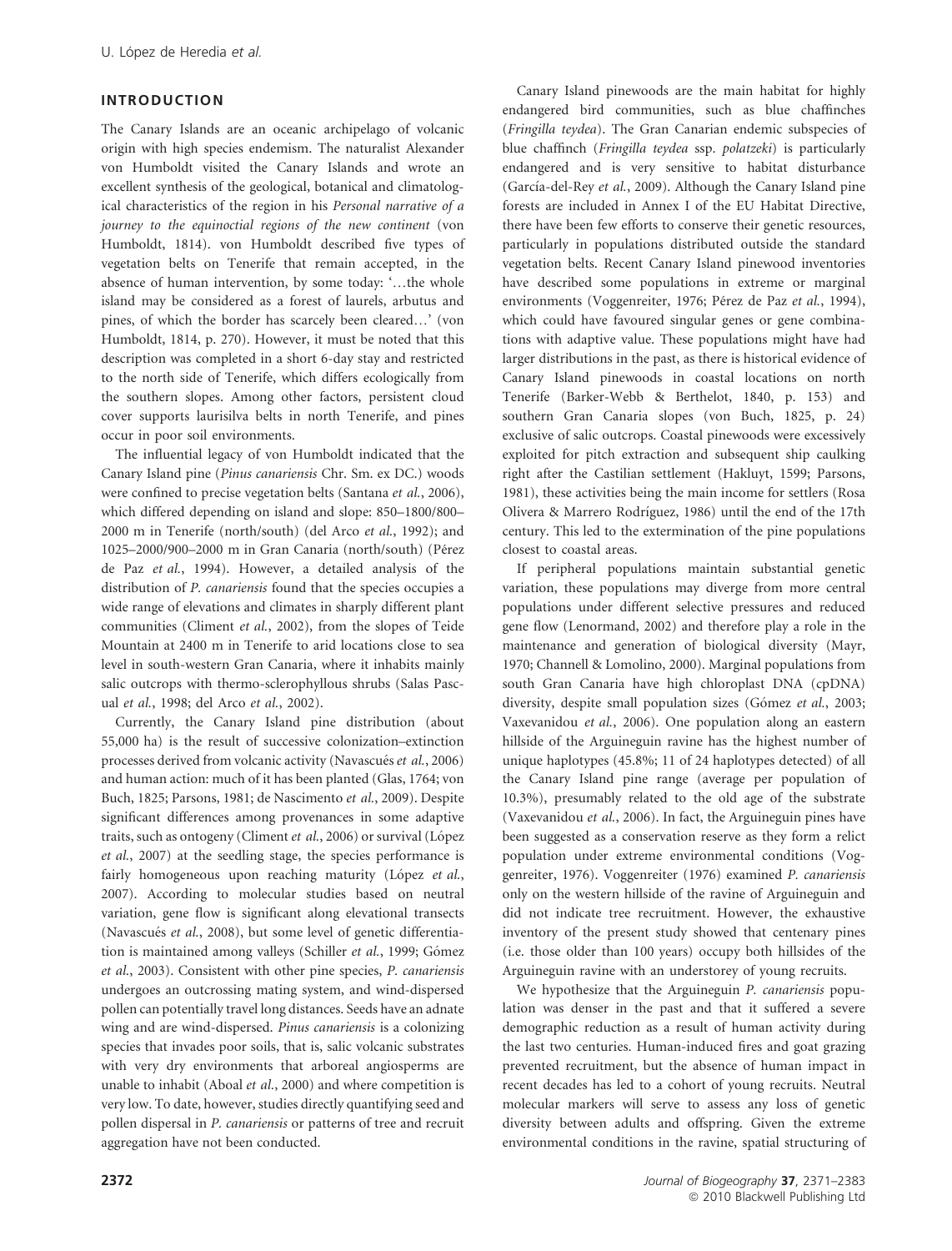recruits is expected according to small-scale habitat variation now that human impacts are negligible. First, we modelled seed and pollen dispersal using parentage analysis. Second, we examined aggregation patterns of both cohorts with spatial point pattern analyses. If clusters were detected, we determined if the groups were the result of local seed dispersal or habitat heterogeneity, or both (Law et al., 2009). This served to identify the most suitable niches for P. canariensis and provide a scientific foundation for long-term conservation policies.

### MATERIALS AND METHODS

#### Study site

The study plot is an isolated Canary Island pine population located in Arguineguin ravine, 2.5 km inshore from the south coast of Gran Canaria island  $(27^{\circ}47' \text{ N}; 15^{\circ}40' \text{ W})$ . The nearest P. canariensis population to the study plot is 7 km away in the same ravine, and population density increases up the Roque Nublo volcanic massif slopes, in the centre of the island, where the species grows in continuous stands. The plot occurs in an arid ombrotype with < 200 mm of annual precipitation (del Arco et al., 2002), which restricts arboreal vegetation to a few pines and palm trees at very low density, Kleinia neriifolia and Euphorbia spp., and the highly endangered tree Dracaena tamaranae.

During the inventory phase, two well-defined cohorts were identified, occupying 272 ha: 125 centenary trees (mean diameter =  $50 \pm 20.8$  cm) and 152 young recruits (53 with a mean diameter =  $9.5 \pm 5.3$  cm and 99 with a diameter  $\leq$  2 cm) (Fig. 1). Density was extremely low: 1.02 trees ha<sup>-1</sup>  $(0.46 \text{ trees ha}^{-1}$  for the adult cohort and 0.56 trees ha<sup>-1</sup> for the recruits). The population is distributed on two steep hillsides divided by a road. Dry streambeds transverse the hillsides (mean width  $= 45$  m), where thin soil deposition is possible. The western hillside supports 80.5% of the population (68.8% of adults and 90.2% of recruits). The ravine bottom is 85 m a.s.l., and the first pines occur at 180 m a.s.l. The maximum distance between adult pines spanning the entire population is 2015 m, and the minimum distance is 5.6 m. Maximum and minimum distances



Figure 1 Population of Pinus canariensis in the ravine of Arguineguin, Gran Canaria. (a) 3-D representation. The steep slopes of the western and eastern hillsides are crossed by perpendicular dry streams. The size of the pine symbols is proportional to the age of the pines and is overrepresented to facilitate the view of the two pine cohorts: black pine symbols, adults; blue dots, recruits. (b) 2-D representation of the adult pines in the observation window employed for point pattern analysis (western hillside). (c) 2-D representation of the recruits in the observation window employed for point pattern analysis (western hillside). Recruits are clumped in the dry streams. Contour lines are displayed each 10 m.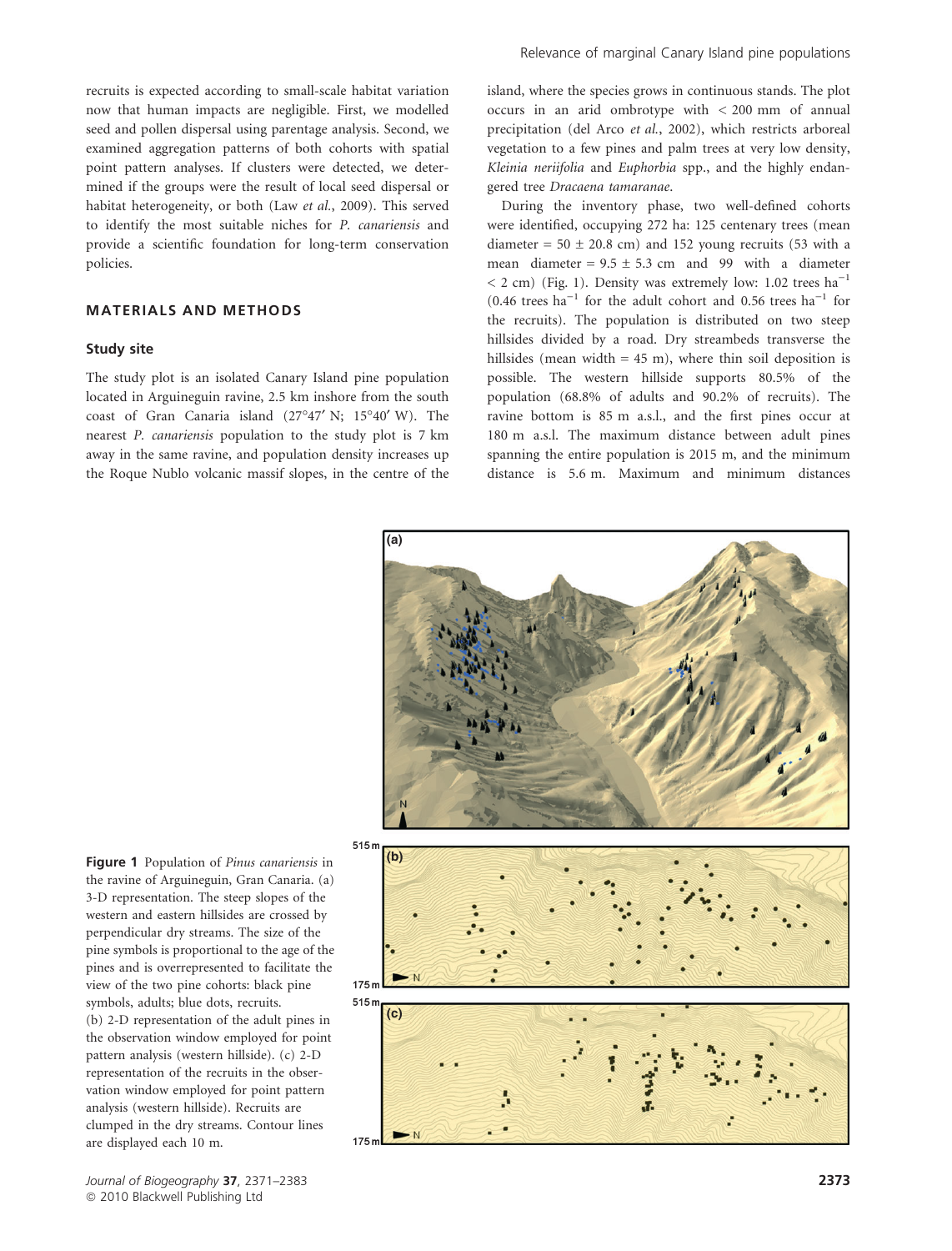between adults and recruits are 1937.5 and 7 m, respectively  $mean = 351 m$ .

#### Sampling and laboratory protocols

The spatial coordinates of all trees in the study plot were obtained with a GPS. Fifteen adult trees were dead at the time of sampling. The trunks had fallen and had advanced signs of rot. Therefore, it is unlikely that these trees contributed to the cohort of recruits. One of these pines was c. 259 years old, as determined by counting rings from a basal slice, and showed evidence of at least three severe fires c. 127, 84 and 26 years before death. These were probably human-induced soil fires to remove tall shrubs for cattle grazing.

Fresh leaves from all living trees were collected and stored at -80 °C. DNA extraction was performed using the protocol of Dellaporta et al. (1983) with modifications. Five polymorphic nuclear microsatellites, SPAG 7.14, SPAC 11.5, SPAC 11.8 (Soranzo et al., 1998), Pttx3116, Pttx4001 (Auckland et al., 2002), and five chloroplast microsatellites, Pt15169, Pt26081, Pt30204, Pt87268, Pt71936 (Vendramin et al., 1996), were amplified under standard polymerase chain reaction (PCR) conditions. Fluorescence-labelled PCR products were analysed in a 4300 LI-COR automated sequencer (LI-COR Biosciences, Lincoln, NE, USA). Allele sizes were determined with saga Microsatellite Analysis Software (LI-COR Biosciences).

# Data analysis

#### Genetic diversity estimates and spatial genetic structure

Standard diversity statistics (number of alleles, effective number of alleles and heterozygosity) were computed for co-dominant nuclear microsatellites to estimate the loss in diversity between adults and recruits. Chloroplast microsatellites were collapsed into haplotypes, and haplotypic diversity was scored for both cohorts (number of haplotypes, effective number of haplotypes, number of private haplotypes and expected heterozygosity). Effective population size  $(N_e)$  was computed for adults and recruits and compared with the  $N_e$  of a dense P. canariensis population from Tenerife. The latter population covers 3 ha and is located in the ravine of Chirigel, Tenerife  $(28^{\circ}25' \text{ N}, 16^{\circ}23' \text{ W}, \text{elevation } 1100 \text{ m}), \text{ and is}$ representative of the high-density pine populations from the south of Tenerife. Three hundred and twenty-eight adults (older than 100 years) and 540 young recruits were sampled in this population and were analysed with the same set of microsatellites. We applied the linkage–disequilibrium method (LD) to nuclear microsatellites derived from single temporal samples (Hill, 1981), using the program LDNe (Waples & Do, 2010). The method estimates the effective number of parents contributing to a sample, assuming no immigration, which is a reasonable assumption for the isolated population of Arguineguin. Reductions in  $N_e$  will increase the rates at which genetic diversity is lost.

Spatial genetic structure was investigated using the method of Smouse & Peakall (1999) for both diploid nuclear and haploid chloroplast data with the software GenAlEx 6.1 (Peakall & Smouse, 2006). The autocorrelation coefficient  $r$  (Smouse & Peakall, 1999) measures the correlation between spatial and genetic data. The analysis is based on distance classes between pairs of individuals. The number of distance classes was chosen so that all classes had approximately the same number of pairs. Tests for statistical significance in GenAlEx were performed by random permutation, that is, by shuffling individual genotypes among spatial locations and re-computing the autocorrelation coefficient  $(r)$ . This generates a distribution of r based on the null hypothesis of no spatial genetic structure so that the probability of the observed  $r$  can be determined.

#### Parentage analysis with chloroplast and nuclear SSR markers

Distances from seed donors to recruits and from pollen donors to seed donors were directly estimated using the methodology of Lian et al. (2008), with modifications. First, 'pollen parents' were assigned by direct exclusion among those trees having the same chloroplast microsatellite (cpSSR) haplotype in a single adult and in one or several recruits. The accuracy of this paternal assignment was evaluated by verifying the presence of one nuclear allele per locus shared by the pollen parents and their progeny. A maternity analysis with known fathers was subsequently conducted on these recruits to obtain their 'seed parent'. Following this preliminary assignment, parentage analysis was used to generate the most likely parent pairs of the recruits. We compared cpSSR haplotypes of possible parent pairs with those of the recruit assigned by nuclear microsatellites (nSSR). If the pollen parent had the same cpSSR haplotype as the recruit, and the seed parent had a different cpSSR haplotype, these two adults were the presumed parent pair. If both adults had different cpSSR haplotypes from the recruit, none of them was considered the pollen parent. If both adults had the same cpSSR haplotype as the recruit, the gender of each parent could not be identified. Second, we compared cpSSR haplotypes of the recruits when nSSR markers had identified a single possible parent. If the cpSSR haplotype of the candidate was not identical to that of the recruit, the candidate was considered the 'seed parent' of the recruit. If the cpSSR haplotype was identical, pollen and seed donors could not be identified.

For each type of parentage analysis (maternal, parent pairs and single parent), five co-dominant nuclear markers were used to simulate the most likely maternal, single-parent and parent-pair assignments based on population allele frequencies for the entire data set. The proportion of sampled parents was set at a conservative 80%; this was because 15 adult trees were dead at the time of sampling and, in addition, long-distance pollen dispersal was possible. The critical log-likelihood ratios, or LOD scores, were obtained by conducting 100,000 simulations. Only those assignations with LOD scores higher than the critical LOD were considered for further analysis. All analyses were performed with Cervus 3.0.3 (Kalinowski et al., 2007).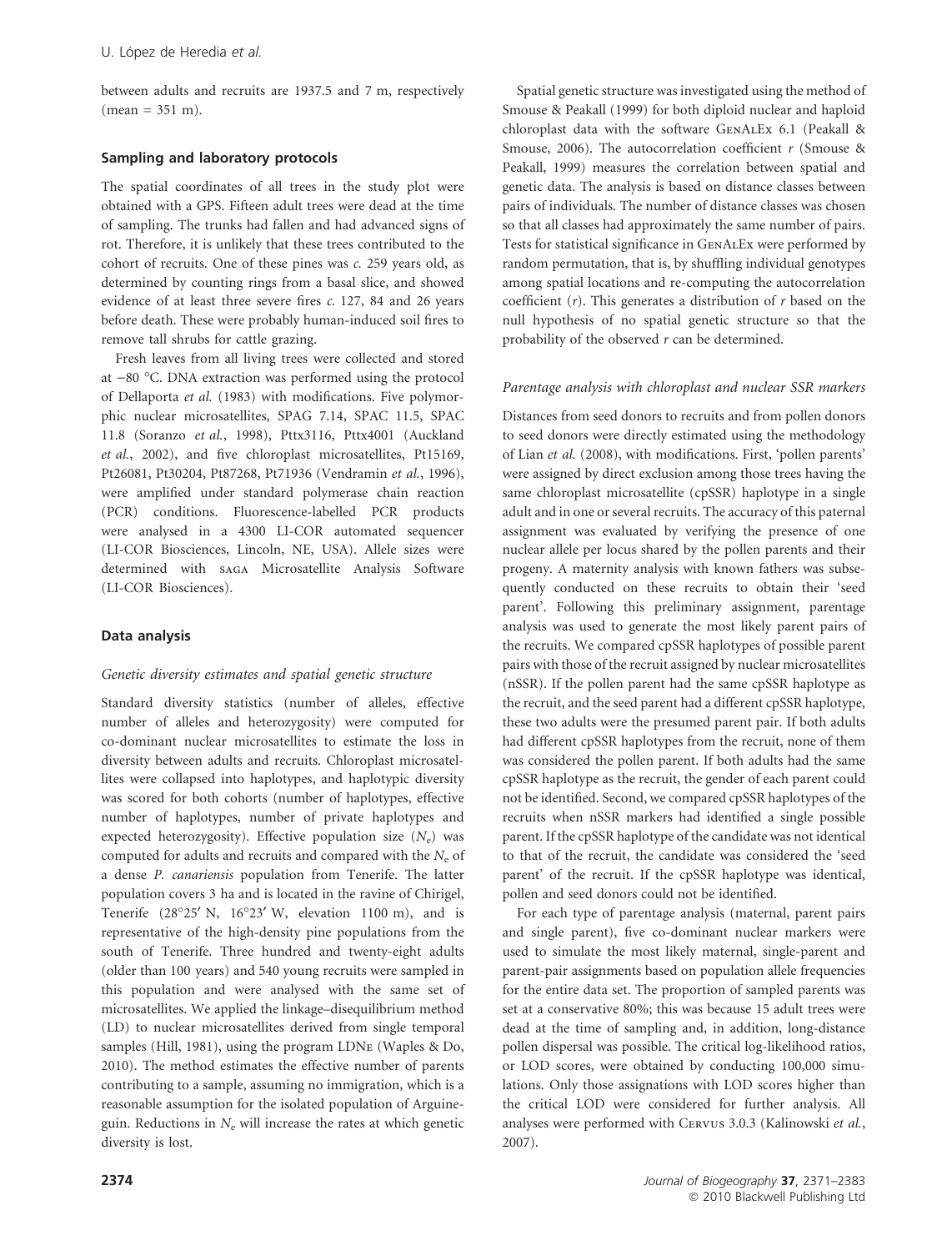Histograms of 'seed parent-to-offspring' and pollination distances were obtained. The dispersal kernels were fitted directly to the 'seed parent-to-offspring' and pollination distance distributions, respectively, by a maximum likelihood approach. We fitted the parameters for log-normal, gamma and exponential distributions, as they are fat-tailed kernels optimal for data with long-distance dispersal events. We used the fitdistr command in R using the Nelder–Mead optimization algorithm of the mass package (Nelder & Mead, 1965). This maximizes the negative log-likelihood distribution, hence minimizing the log-likelihood. As start parameters, we employed those values provided for other species of Pinus (Clark et al., 1999; González-Martínez et al., 2006).

### Point pattern analysis

Following the use of molecular data to test for limited seed dispersal, we applied spatial point pattern analysis based on spatial coordinates to examine recruit and adult spatial structure and the effects of environmental covariates, including elevation, slope, aspect and terrain curvature. If there is a strong relationship between adults and recruits or evidence of clustering in the absence of limited seed dispersal, environmental factors must be governing the tree spatial distribution. Point pattern analysis aids in describing and quantifying the spatial patterns of clustering and/or segregation of trees.

Ripley's  $K(r)$ , the transformed function  $L(r) =$  $\frac{K(r)}{\pi}$  $\mathbf{r}_{\parallel}$ and its derivative, the pair correlation function  $g(r) = \frac{K'(r)}{2\pi r}$ , are based on the distribution of distances  $r$  of pairs of points. These functions are used to describe the small-scale spatial correlation structure of point patterns (Diggle, 2003; Illian et al., 2008). The simplest null model assumes complete spatial randomness (CSR). By comparing the observed  $K(r)$ ,  $L(r)$  or  $g(r)$  functions with those produced by CSR, we can examine whether the observed patterns show regularity or aggregation, and if this is related to any associated covariate.  $L(r)$  is positive for an aggregated pattern and negative for a regular spatial distribution of trees. The pair correlation function  $g(r)$  is the probability of observing a pair of points separated by a distance r, divided by the corresponding probability of a Poisson process. Values of  $g(r) = 1$  correspond to CSR; values of  $g(r)$  $> 1$  suggest clustering at a distance r; and values  $g(r) < 1$ suggest inhibition or regularity.

A point pattern analysis with an observation window of 37 ha on the Arguineguin ravine western hillside (within the plot area) was performed (Fig. 1). Trees on the eastern hillside were not included owing to the presence of an artificial barrier, i.e. the road, which generates non-random spatial patterns if the whole plot is considered. ArcGIS 9.2 (ESRI Inc., Redlands, CA, USA) was used to obtain elevation (m), slope and aspect ( $\degree$ ) in a grid of 1  $\times$  1 m. This is a small-scale analysis relative to the study plot size, but it was necessary to address the small clustering observed in the recruits and was also required given the irregularity in the terrain (Fig. 1). In addition, we constructed a  $50 \times 50$  m grid with values of the horizontal curvature to depict the dry streambeds. Positive values of this variable indicate convexity, and negative values, concavity. Convex areas are regions with less soil deposition because water flow tends to disperse soil; concave areas are associated with soil deposition, that is, with dry streambeds that may be suitable for P. canariensis.

First, point patterns for adults and recruits were tested for CSR by estimating corresponding L-functions. Global upper and lower envelope simulations for theoretical distributions were performed for 999 simulations. We used the R step procedure of the spatstat package to evaluate the best-fit models for adult and recruit patterns. The step procedure adds and drops terms from the function until the model with the lowest Akaike information criterion (AIC) value is found. The best-fit models for intensity were obtained for the inhomogeneous pair correlation functions. Then, an inhomogeneous Thomas process was fitted for the recruits (Baddeley & Turner, 2000).

A homogeneous Thomas process assumes that single clusters are randomly distributed in the observation window, that each cluster contains a random number of points, and that the point locations, relative to the cluster centre, have a twodimensional normal distribution  $h(r, \sigma)$  with variance  $\sigma^2$ . The Thomas process K-function with parameters  $\theta = (\kappa, \mu, \sigma)$  is

$$
K_{\theta}(r) = \pi r^2 + \frac{1}{\kappa} \left( 1 - \exp\left(-\frac{r^2}{4\sigma^2}\right) \right). \tag{1}
$$

The parameter values  $\theta = (\kappa, \mu, \sigma)$  are determined by the minimum contrast method through achieving the best match between equation 1 and the estimated data K-function (Diggle, 2003).

The Thomas process assumes a random distribution of clusters in the study area, but this may be incorrect, owing to environmental heterogeneity and habitat association. If habitat association is quantified by any environmental covariate, a Thomas process could be applied in combination with inhomogeneous K-functions (Baddeley & Turner, 2000). A Thomas process is fitted with inhomogeneous clusters as follows: (1) estimate the inhomogeneous intensity  $\lambda(u)$  of the process; (2) derive an estimate of the inhomogeneous K-function (and of its derivative, the pair correlation function); and (3) use the method of minimum contrast to estimate the parent intensity  $k$  and the cluster scale parameter  $\sigma$  (Gaussian standard deviation). All calculations were conducted with the R spatstat package (Baddeley & Turner, 2005).

# RESULTS

#### Genetic diversity and spatial genetic structure

All genetic diversity statistics had higher values for adult trees than for recruits, revealing a drop in genetic diversity between cohorts (Table 1). The loss in the effective number of haplotypes (35.174/10.333) and number of private haplotypes (28/13) is substantial. LD analysis indicated a marked contrast in effective population size  $(N_e)$  between adults and recruits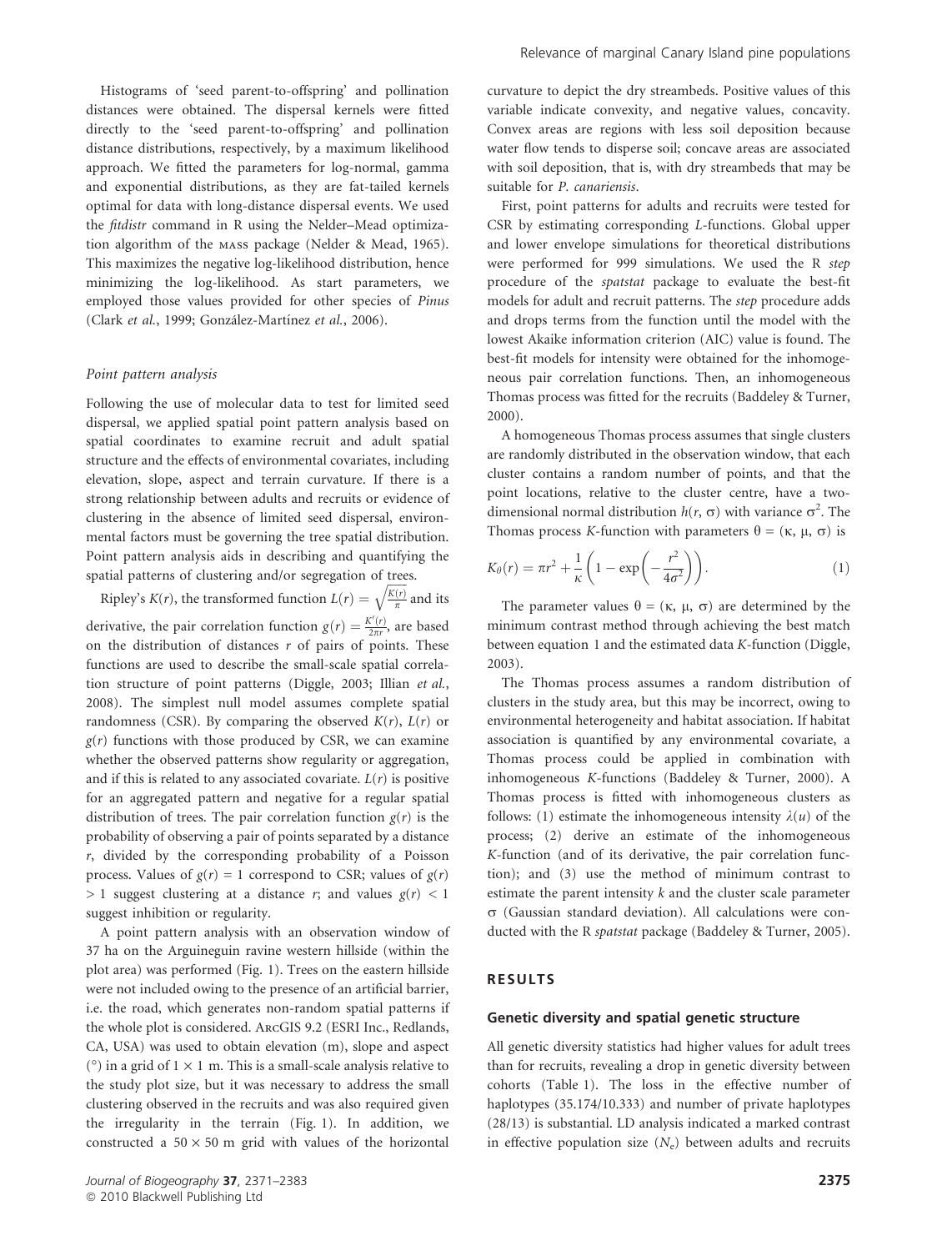Table 1 Diversity statistics for nuclear microsatellites and chloroplast DNA (cpDNA) haplotypes of Pinus canariensis in the ravine of Arguineguin, Gran Canaria.  $N_a$ , number of alleles;  $N_{ea}$ , effective number of alleles;  $N_{\text{pa}}$ , number of private alleles;  $N_{\text{ah}}$ , number of haplotypes;  $N_{\text{eh}}$ , effective number of haplotypes;  $N_{\text{ph}}$ , number of private haplotypes;  $H_e$ , expected heterozygosity. The standard error is given in parentheses.

| Nuclear microsatellites |                   |                  |                  |                            |
|-------------------------|-------------------|------------------|------------------|----------------------------|
| Cohort                  | $N_{\rm a}$       | $N_{ea}$         | $N_{\rm pa}$     | $H_{\varepsilon}$          |
| Adults                  | 22.800<br>(8.935) | 9.629<br>(4.910) | 5.600<br>(2.926) | 0.771<br>(0.082)           |
| Seedlings               | 21.400<br>(7.878) | 8.170<br>(3.506) | 4.200<br>(2.396) | 0.760<br>(0.088)           |
| cpDNA haplotypes        |                   |                  |                  |                            |
| Cohort                  | $N_{\rm ah}$      | $N_{\rm eh}$     | $N_{\rm ph}$     | $H_{\scriptscriptstyle e}$ |
| Adults                  | 55,000            | 35.174           | 28,000           | 0.972                      |
| Seedlings               | 40.000            | 10.333           | 13.000           | 0.903                      |

**Table 2** Effective population size  $(N_e)$  and confidence intervals (CI) for the adults and seedlings of Pinus canariensis from the ravine of Arguineguin, Gran Canaria, and of the dense population in Chirigel, south Tenerife.

| Population                 | $\boldsymbol{n}$ | Min. allele<br>freq. used | $N_e$ (CI 95%)            |
|----------------------------|------------------|---------------------------|---------------------------|
| Arguineguin adults         | 110              | 0.05                      | $69.0(39.2 - 151.4)$      |
|                            |                  | 0.02                      | 156.6 (94.6–350.7)        |
|                            |                  | 0.01                      | $176.8$ $(118.3 - 315.2)$ |
| Arguineguin seedlings      | 152              | 0.05                      | $29.0(20.4 - 41.4)$       |
|                            |                  | 0.02                      | 56.3 (44.4–72.7)          |
|                            |                  | 0.01                      | 89.4 (71.7–114.5)         |
| Tenerife adults (dense)    | 328              | 0.05                      | $66.3(48.8-91.4)$         |
|                            |                  | 0.02                      | $100.7(85.4 - 119.9)$     |
|                            |                  | 0.01                      | 128.2 (109.5–151.6)       |
| Tenerife seedlings (dense) | 540              | 0.05                      | $125.0(82.3-204.9)$       |
|                            |                  | 0.02                      | 221.1 (168.2–305.9)       |
|                            |                  | 0.01                      | 327.4 (251.0-453.1)       |

(Table 2). Relatively narrow 95% confidence intervals, particularly for Arguineguin recruits, showed that the LD method (Waples, 2006) was a reliable estimator of  $N_e$  where demographic information, including sex ratios and number of offspring per male and/or female, is limited.  $N_e$  for adults at Arguineguin was similar to that for trees densely distributed in the plot on Tenerife. Because the Arguineguin population maintains such high  $N_e$ , the population was probably denser in the past. A comparison of recruits between localities showed a four-fold higher  $N_e$  in Tenerife than in Arguineguin, suggesting a marked genetic bottleneck affecting the Arguineguin population at some point in the past.

The r autocorrelograms for chloroplast microsatellites (i.e. for male gametes) did not detect significant genetic structure at any distance class from 0 to 500 m for adults and recruits (Fig. 2a, b). For nuclear microsatellites (i.e. male and female gametes) there was weak but significant genetic structure observed for both adults and recruits (Fig. 2c, d). Although significant, correlation values were < 0.15 in both cases, suggesting weak family structure. For adults, significant values of the r-statistic were scored below 150 m, and for recruits significant values occurred up to 100 m.

## Seed and pollen dispersal

Microsatellites showed exclusion probabilities of 99.9% for maternity, single-parent and parent-pair assignments. Simulation results showed a critical LOD score of 2.52 for maternity analysis, when the father was known, at a relaxed confidence level of 80%. The LOD scores for parent-pair and single-pair assignments were respectively 9.94 and 3.82 at the same confidence level. The mother was unambiguously assigned to 59 recruits (38.8% of the data) when only the highly reliable parent–offspring matches were analysed; in 29 recruits, both mother and father were identified (19% of the data). Nonreliable assignments were discarded to fit seed dispersal and pollen distribution. The 59 recruits were the offspring of 38 mothers, suggesting a normal distribution of female reproductive success.

The histogram of 'parent seed-to-offspring' distances showed a leptokurtic (kurtosis  $= 0.35$ ) and right-skewed (skewness = 1.30) distribution (Fig. 3a). The mean seed dispersal distance was 368.43 m and the median was 160.55. This indicated that 50% of recruits dispersed at distances below 160.55 m. Long-distance dispersal events were also detected at more than 1.6 km. These results strongly support the hypothesis that limitations to seed dispersal are not in effect. The vector corresponding to this univariate distribution was fitted to log-normal, gamma and exponential dispersal kernels (Table 3). The best fit corresponded to a log-normal dispersal kernel (AIC = 806,  $\mu$ log = 5.05, sdlog = 1.38) (Fig. 3a).

The pollination-distance histogram was fitted to the exponential and log-normal dispersal kernels (Table 4). The best fit corresponded to an exponential pollen-dispersal kernel  $(AIC = 432.4, rate = 0.00163)$ . The mean pollination dispersal distance was 614.89 m and the median was 494.69 m; that is, 50% of the pollination distances occurred at distances < 494.69 m. The resulting kernel was flatter than the seeddispersal kernel estimated with the log-normal model (Fig. 3b).

#### Point pattern analysis

The L-function showed that the adult and recruit univariate patterns (Fig. 4a, b) were not under CSR. The L-function suggested some clustering of adults, with an inter-point distance of  $r > 40$  m. However, strong clustering was evident for recruits with inter-point distances  $r > 3$  m. Because molecular data did not show evidence of restricted dispersal, deviation from CSR suggests that one or several environmental covariates may be generating clustered point patterns, particularly for recruits.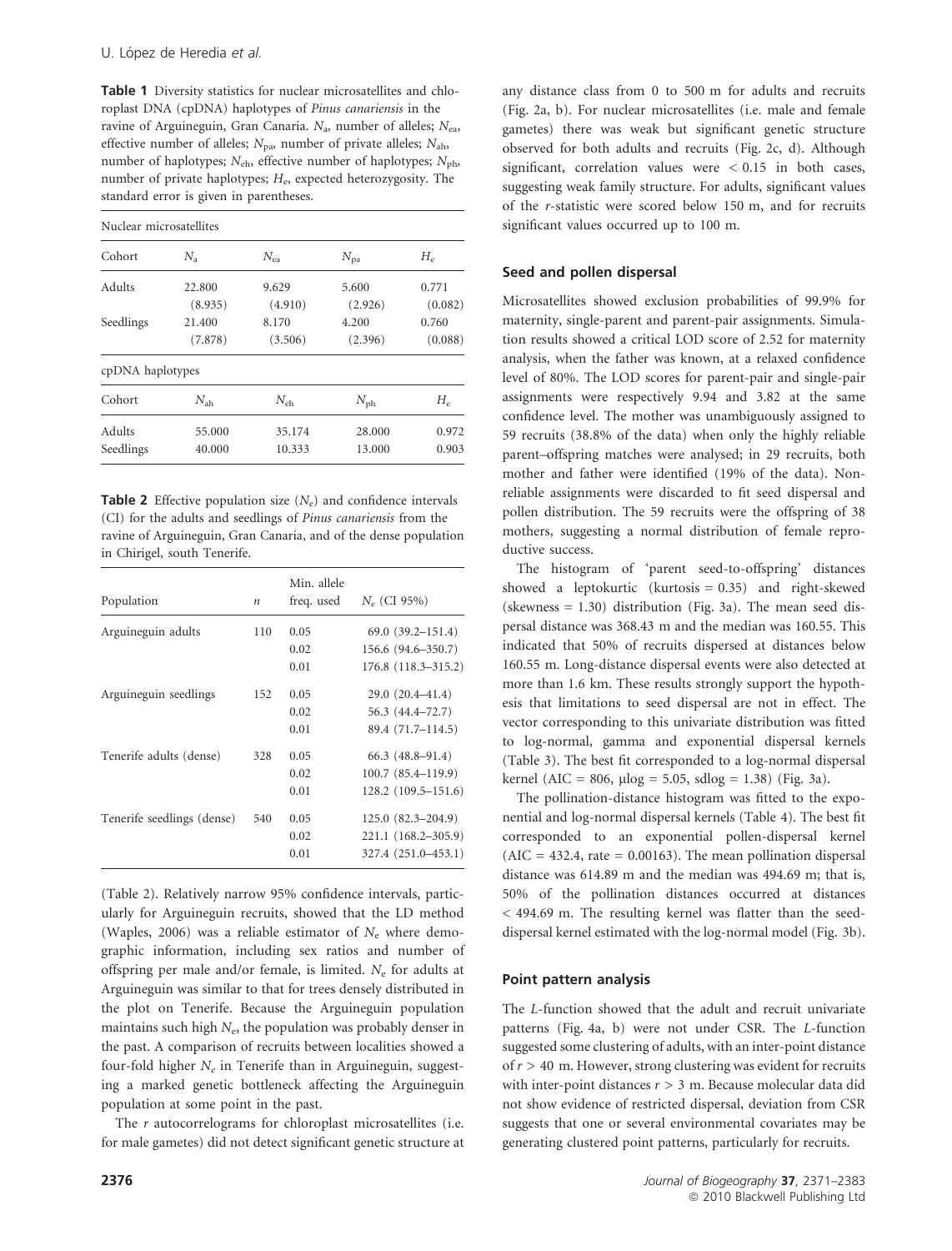50-100 00-150

 $0 - 50$ 

200-250

250-300 300-350 350-400 100-450

Distance classes (m)

150-200

I50-500

(b)  $0.120$ 0.070

0.020

 $-0.030$ 

 $-0.080$ 

Journal of Biogeography 37, 2371–2383 2377 238 2377  $@$  2010 Blackwell Publishing Ltd

horizontal terrain curvature (C):

elevation (Z):

Gran Canaria.

The best models derived from the step procedure were as follows. For adults, intensity was exponentially proportional to

 $\lambda(Z) = \exp(\beta_0 + \beta_1 Z).$  (*Model I*) For recruits, intensity was an exponential function of

 $\lambda(C) = \exp(\gamma_0 + \gamma_1 C).$ (Model II) Parameters for both models are shown in Table 5. For adults, intensity decreased with elevation, suggesting that adults of P. canariensis are less frequent in the steep, higher regions of the ravine. For recruits, intensity decreased with positive convex parameters, suggesting that clusters were maintained in concave areas (i.e. streambeds).

We fitted an inhomogeneous Thomas model for recruits, which exhibited stronger clustering in recruits than in adults. Thomas analysis with inhomogeneous clusters for recruits exhibited parameters  $\kappa = 0.000036$  and  $\sigma = 15.26$ . The Gaussian standard deviation  $\sigma$  was the scale parameter that was used to estimate cluster size. Cluster sizes were consequently estimated as circles with mean diameter

ravine of Arguineguin, Gran Canaria. Dashed

 $(a)$  0.150

 $0.100$  $-0.050$ 

 $0.000$  $-0.050$ 

 $-0.100$ 

 $-0.150$ 

50-100

 $0 - 50$ 

200-250 250-300 300-350

Distance classes (m)

350-400 400-450 150-500

150-200

100-150





Figure 3 Histogram of (a) 'parent seed-tooffspring' distances and the probability density function of the fitted log-normal model for Pinus canariensis in the ravine of Arguineguin, Gran Canaria; and (b) pollination distances and the probability density function of the fitted exponential model for P. canariensis in the ravine of Arguineguin,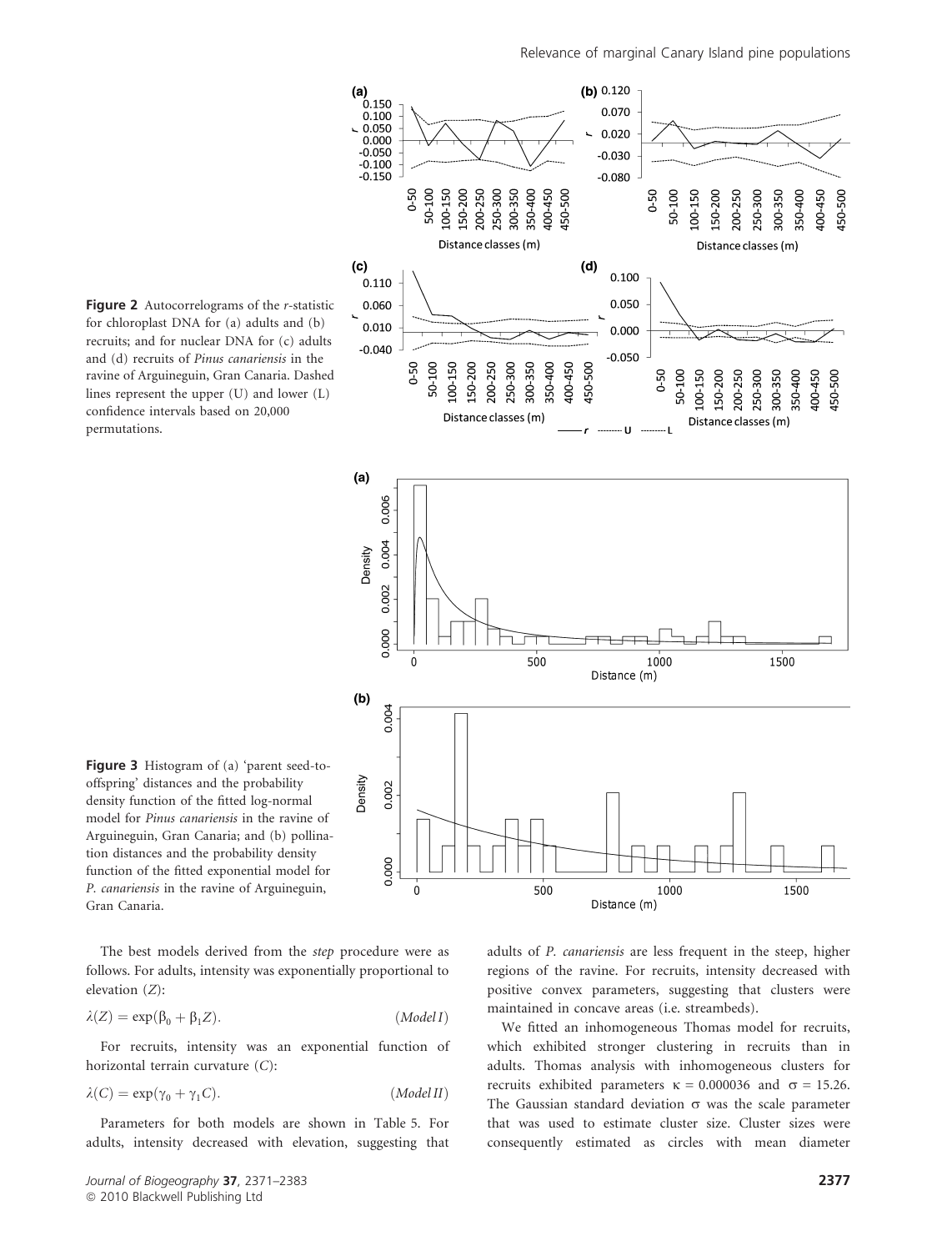Table 3 Summary of fitted parameters for log-normal, gamma and exponential dispersal kernels for seed dispersal of Pinus canariensis in the ravine of Arguineguin, Gran Canaria.

| Distribution | Kernel parameters                    | AIC   |
|--------------|--------------------------------------|-------|
| Log-normal   | $\mu$ log = 5.0540                   | 806.0 |
| Gamma        | $sdlog = 1.3827$<br>Shape = $0.7176$ | 814.1 |
| Exponential  | $Rate = 0.0021$<br>$Rate = 0.0004$   | 817.3 |

AIC, Akaike information criterion.

Table 4 Summary of fitted parameters for log-normal and exponential dispersal kernels for pollen dispersal of Pinus canariensis in the ravine of Arguineguin, Gran Canaria.

| Distribution | Kernel parameters                     | AIC   |
|--------------|---------------------------------------|-------|
| Log-normal   | $\mu$ log = 6.015<br>$sdlog = 1.0447$ | 437.7 |
| Exponential  | $Rate = 0.00163$                      | 432.4 |

AIC, Akaike information criterion.



Figure 4 L-function plots of point patterns for (a) adults and (b) recruits of Pinus canarensis in the ravine of Arguineguin, Gran Canaria. Solid line, observed estimated L-function; dashed line, theoretical value under complete spatial randomness (CSR). Dotted line, upper envelope for 999 simulations; dotted–dashed line, lower envelope for 999 simulations. Values above the theoretical curve and outside the global envelopes suggest clustering for distance  $r$ .

 $2\sigma = 30.52$  m, with the mean area covered by a cluster equal to  $4\pi\sigma^2 = 4843.9$  m<sup>2</sup>.

The associated expression of the inhomogeneous pair correlation functions for Model II is shown in Fig. 5. The plot shows strong aggregation up to pair distances of  $r < 15$ and stabilizes in values around  $g(r) = 1$ , congruent with the  $\sigma$ scale parameter used to estimate cluster size.

## **DISCUSSION**

The conservation status of some Canary Island pine populations is not as it was described in the nearly 200-year-old narrative of von Humboldt (1814). Static views that rely on the concept that species tend to associate in natural groups should be avoided (Blumler, 1996, and references therein; Carrión & Fernández, 2009). Vegetation associations are the result of a spatio-temporal dynamic determined by probability, contingency and environmental heterogeneity. Their complexity increases according to evolutionary history and anthropic or natural perturbations. Unfortunately, local extinctions resulting from human impact were not considered when defining conservation priorities in the Canary Island pinewoods. Furthermore, marginal populations, such as that of Arguineguin, were not included in the Natura 2000 network (Santana et al., 2006) because they do not belong to the standard elevational pine belt.

The exhaustive inventory of Arguineguin demonstrated that pine populations outside the pine belt retain high levels of diversity and that recruitment is possible. Therefore, these populations possess high biogeographical and evolutionary importance. In our opinion, the pinewoods of Arguineguin should have been included as priority habitat in the Natura 2000 network, to counteract threats to pinewoods that are the habitat of highly endangered endemic species such as the blue chaffinch (Fringilla teydea ssp. polatzeki). Indeed, the effective population size of adults in Arguineguin is comparable to that of dense pinewood forests on Tenerife, but with much lower demographics. The maintenance of this level of  $N_e$  is possible only if the population was more widespread in the recent past. These results are congruent with the notably high cpDNA diversity levels for the pines from Arguineguin detected by Vaxevanidou et al. (2006) compared with the entire range of P. canariensis.

One cause of the drastic reduction in demographics is the extensive human impact that occurred in Arguineguin following its passage from public to private property at the end of the 19th century (Ojeda, 1977). Cattle grazing and forest fires severely reduced population size in Arguineguin as well as in other coastal populations. The pinewoods of El Cucaracho, Maspalomas, Lomos de Pedro Afonso, Llanos de Cortadores and also Arguineguin are cited in a document of the 1870s as pinewood communities that disappeared owing to a lack of control of public property (Ojeda, 1977, p. 167). Indeed, Llanos de Cortadores is the adjacent territory to the north of Arguineguin. The property was sold in 1855 (Suárez, 1997, p. 125) and the pinewoods are now gone.

Forest fires that aim to open land for grazing have moderate effects on adult P. canariensis, which are able to re-sprout.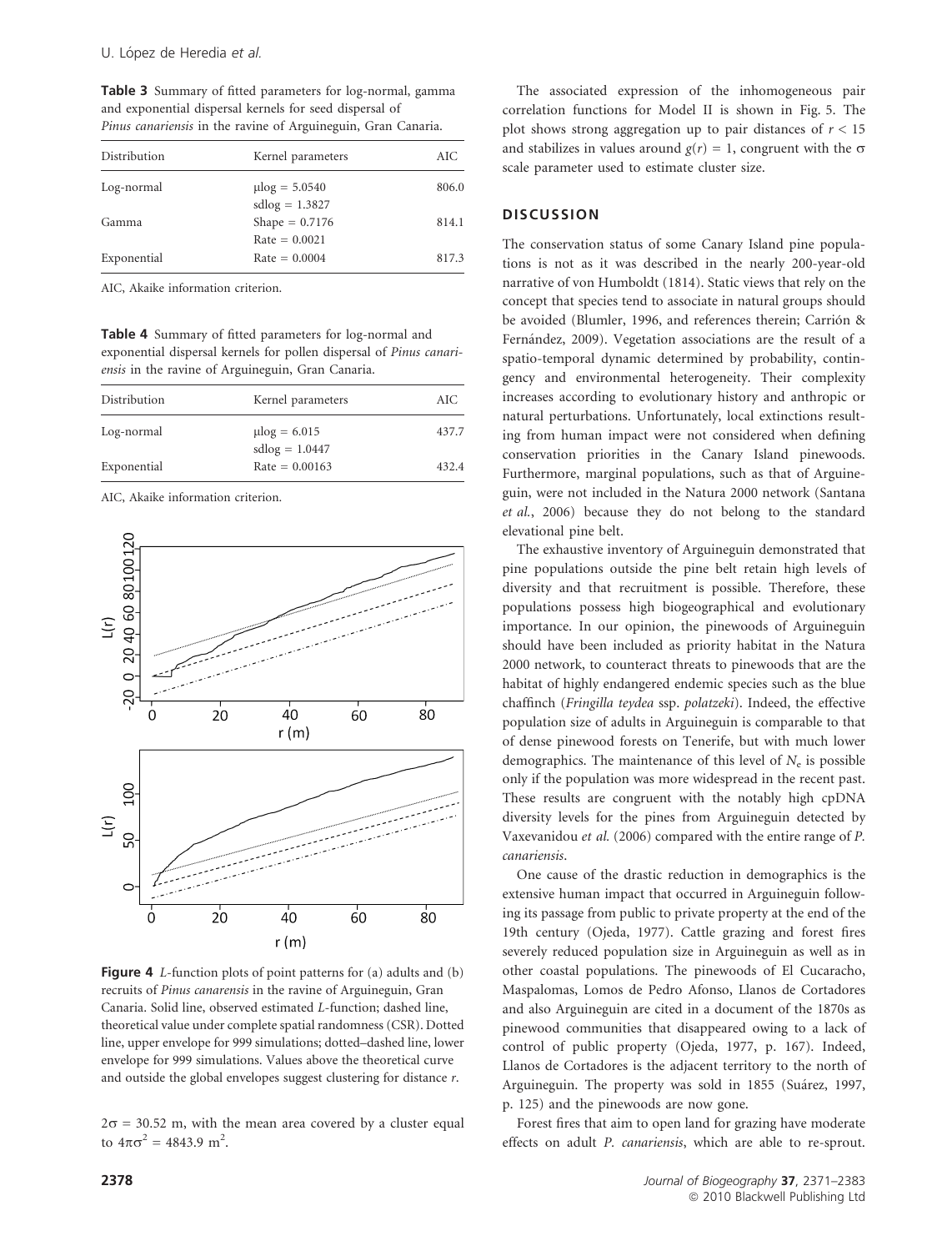Table 5 Fitted coefficients and standard deviation (in parentheses) for the fitted inhomogeneous Thomas models for Pinus canariensis in the ravine of Arguineguin, Gran Canaria. Model I is for the adult trees and uses elevation as a covariate. Model II is for the recruits and uses the curvature of the terrain as a covariate.

| Model I                   |                             | Model II                 |                           |  |
|---------------------------|-----------------------------|--------------------------|---------------------------|--|
| $\beta_0$ (intercept)     | $\beta_1$ (elevation)       | $\gamma_0$ (intercept)   | $\gamma_1$ (curvature)    |  |
| 7.359703895 (0.478336067) | $-0.004199641(0.001569598)$ | $-8.0495534(0.08807606)$ | $-0.6613013(0.274821869)$ |  |



However, recruits suffer complete mortality. In Arguineguin, the pines that are most accessible are those close to the road and they were probably cut for wood and pitch extraction. The lifting of cattle grazing pressures in the last decade has allowed pine recruitment in Arguineguin. However, a loss of genetic diversity from adults to recruits has occurred in both nuclear and chloroplast DNA, particularly in private cpDNA haplotypes. This loss of genetic variation compromises the future of the population. Genetic diversity measurements based on allelic richness are important for conservation genetics. Studies have demonstrated that marker-assisted methods are effective in maximizing the number of conserved alleles (Schoen & Brown, 1993; Bataillon et al., 1996). It is also vital in the long term, as selection limits are determined by initial allelic composition of populations more than by heterozygosity (Petit et al., 1998).

Spatial genetic structure and dispersal model analyses derived from parentage analysis revealed patterns of genetic structure consistent with substantial effective seed dispersal (i.e. dispersal plus establishment) up to 100 m from source trees. A non-skewed distribution in female reproductive success was observed, with 64.4% of adults producing seeds that successfully passed to the sapling stage. In addition, significant long-distance dispersal events were observed. It must be stressed that difficulty in parental assignment increased with the level of relatedness among potential parents (Marshall et al., 1998). Therefore, a potential bias existed in the parent-pair estimates towards parents separated by large distances. This is because the level of relatedness among individuals is expected to vary with distance if spatial genetic

Journal of Biogeography 37, 2371–2383 2379  $@$  2010 Blackwell Publishing Ltd

structure is present. However, spatial genetic structure was weak for nSSRs and absent for cpSSRs, thus reducing the potential bias.

The weak spatial genetic structure found for adults and recruits was related to the high frequency of effective longdistance seed-dispersal events, and, above all, to the homogenizing effect of pollen dispersal. Autocorrelograms for cpSSR data indicated a lack of spatial structure. Indeed, pollen travelled from distances of at least 7 km, the distance to the nearest population of P. canariensis, as shown by private haplotypes found in the recruits but not present in the Arguineguin adults. However, a potential bias in the pollendispersal kernel must be considered, given the low number of pollination distances used to construct the model.

It is of considerable interest that, compared with other anemochorous temperate trees, P. canariensis is able to effectively disperse its progeny over long distances. For example, through modelling seed-shadow and sapling distributions in a Pinus pinaster forest, González-Martínez et al. (2006) found average sapling dispersal distances of c. 40–60 m, while the average effective dispersal distance for P. canariensis in Arguineguin is c. 324.9 m. Effective dispersal distances for other temperate tree species are also smaller than for P. canariensis; for example, c. 60–80 m for Gleditsia triacanthos (Schnabel et al., 1998), c. 15–40 m for oaks (Dow & Ashley, 1996; Valbuena-Carabaña et al., 2005), c. 75 m for Cercidiphyllum japonicum (Sato et al., 2006) and c. 30 m for Abies sachalinensis (Lian et al., 2008). These studies are from species with different dispersal mechanisms and sampling schemes, and therefore may not serve as adequate comparisons to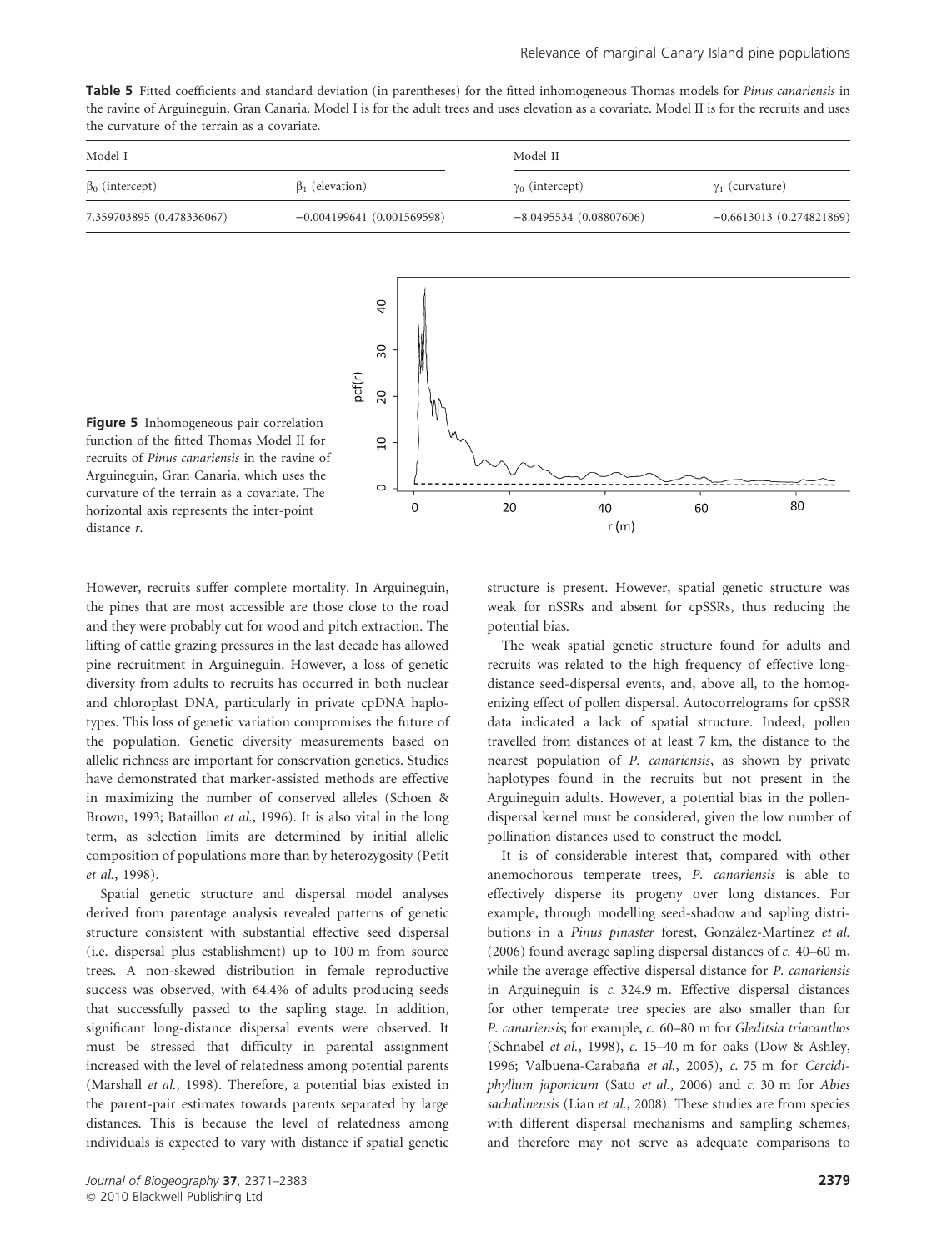P. canariensis. Seeds with adnate wings facilitate long-distance gene flow in P. canariensis, a rare trait present in some island pine species. Pines with adnate seed wings disperse by wind after seeds are released from the cone.

The 351-m average distance between adults and recruits in Arguineguin is a result of the low population density, resulting from the historical degradation of pinewood communities. In fact, the past reduction in adult density may have influenced effective dispersal distances. The absence of other trees allowed seeds to disperse greater distances without obstacles, and seedlings established in the absence of competition. Indeed, the population configuration in Arguineguin does not allow a generalized model of effective dispersal applicable to dense P. canariensis populations. However, it does apply to disturbed pinewoods, or to early stages of colonization in unstable environments, such as parts of the volcanic Canary Islands. After Strombolian-type eruptions (i.e. violent eruptions of incandescent lava flows), P. canariensis populations are thought to have been affected by severe bottlenecks (Navascués et al., 2006), resulting in low effective population sizes, similar to the case for the recruits in our study. Our results of effective seed dispersal indicate the potential of P. canariensis to initiate recolonization at long distances, which is enhanced by the species capacity to inhabit the salic soils abundant after volcanic perturbations (Ancochea et al., 1990).

Today, in the absence of intensive human impact, erosive processes strongly influence recruitment. The ravines of south Gran Canaria were formed by sequential lava and pyroclast volcanic episodes, as a consequence of the last eruption of Roque Nublo 3.5-4.3 Ma (Pérez-Torrado et al., 1995). Since then, the area has been subjected to intensive erosion, which has resulted in poor salic soils that P. canariensis inhabits preferentially. The presence of pines since the Tertiary in the eroded Arguineguin ravine (Navascués, 2006) would explain the reported high levels of  $N_e$  and cpDNA diversity (Vaxevanidou et al., 2006). At present, Arguineguin is a semidesertic environment of rocky soils with little opportunity for soil development owing to the very sparse vegetation cover. The only places where thin soil layers develop are in small dry streambeds. In these niches, the scarce precipitation of the region converges and sediments flow, favouring an edaphohygrophylous microenvironment optimal for recruit establishment. The estimated diameter of the clusters of recruits (30.52 m) was consistent with the mean width of the dry streams (45 m), suggesting that recruits are located at the bottom of the streambeds.

The patterns for adults indicated less structured clustering than did those for recruits. During forest development, forest composition typically establishes a uniform tree distribution by self-thinning (Hamrick et al., 1993; Wiegand et al., 2007). This may result in a loss of environmental covariate signal and explains the absence of clustering in the bottom of dry streambeds by adult trees. The fitted model for adult point patterns demonstrated that elevation had a low but significant effect on intensity (i.e. density). In fact, structural factors may prevent adult pine trees from merging in the steep higher areas of the plot.

Today's marginal stands in coastal locations were populations with increased genetic diversity in the past and require special conservation efforts. The high levels of diversity and differentiation reported in this study together with the decline in genetic diversity in recruits make these relict populations eligible for special conservation efforts (Eckert et al., 2008; Lorenzo et al., 2009). Limitations to seed dispersal and recruitment were not detected in Arguineguin; however, conservation of the population is desirable owing to a decline in the genetic diversity of recruits. We advocate that rather than extensive reforestation, conservation management should focus on recovering an effective population size using local stock (Mijnsbrugge et al., 2010) to preserve alleles or haplotypes not present in recruits. However, given adult isolation, there is a low probability of pollination. The trees still produce cones but with a low percentage of viable seeds. Vegetative propagation of adults by grafting and the establishment of an ex situ conservation clonal bank may be the best solution to achieve preservation of the population. Seeds from the clonal bank should be planted in optimal areas for recruitment that lack natural recruits. Pine population recovery would favour conditions suitable for the recruitment of other thermosclerophyllous plants typical of south-west Gran Canaria, including Juniperus turbinata ssp. canariensis and Dracaena tamaranae, which are more ecologically demanding species than pines.

# ACKNOWLEDGEMENTS

The Excmo. Cabildo of Gran Canaria provided financial assistance through the following projects: P060720849 and P080720930. We wish to thank P. Guzmán and G. González-Gordaliza for field assistance. The English was revised by J. Schulz.

# **REFERENCES**

- Aboal, J.R., Jiménez, M.S., Morales, M.S. & Gil, P. (2000) Effect of thinning on throughfall in Canary Islands pine forest – the role of fog. Journal of Hydrology, 238, 218–230.
- Ancochea, E., Fuster, J.M., Ibarrola, E., Cendrero, A., Coello, J., Hernan, F., Cantagrel, J.M. & Jamond, C. (1990) Volcanic evolution of the island of Tenerife (Canary Islands) in the light of new K–Ar data. Journal of Volcanology and Geothermal Research, 44, 231–249.
- del Arco, M.J., Pérez de Paz, P.L., Rodríguez, O., Salas, M. & Wildpret, W. (1992) Atlas cartográfico de los pinares canarios: Tenerife. Viceconsejería de Medio Ambiente, Consejería de Política Territorial, Gobierno de Canarias, Santa Cruz de Tenerife.
- del Arco, M.J., Salas, M., Acebes, J.R., Marrero, M.C., Reyes-Betancort, J.A. & Pérez de Paz, P. (2002) Bioclimatology and climatophilous vegetation of Gran Canaria (Canary Islands). Annales Botanici Fennici, 39, 15–41.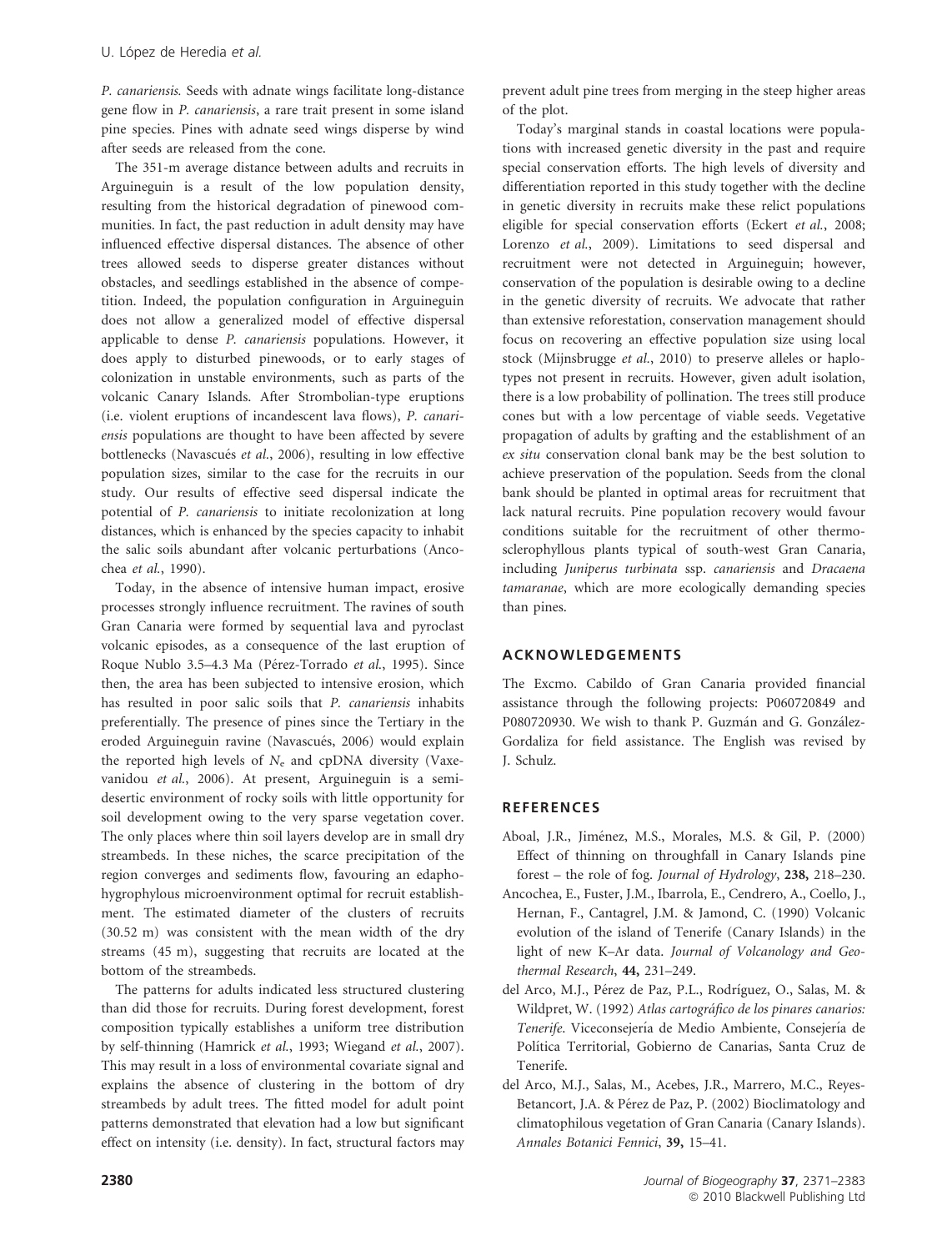- Auckland, L., Bui, T., Zhou, Y., Shepherd, M. & Williams, C. (2002) Conifer microsatellite handbook. Texas A&M University, College Station, TX.
- Baddeley, A. & Turner, R. (2000) Practical maximum pseudolikelihood for spatial point patterns (with Discussion). Australian & New Zealand Journal of Statistics, 42, 283–322.
- Baddeley, A. & Turner, R. (2005) Spatstat: an R package for analyzing spatial point patterns. Journal of Statistical Software, 12, 1–42.
- Barker-Webb, P. & Berthelot, S. (1840) Histoire naturelle des îles Canaries, III, 1. Géographie botanique. Bethune Editeur, Paris.
- Bataillon, T.M., David, J.L. & Schoen, D.J. (1996) Neutral genetic markers and conservation genetics: simulated germplasm collections. Genetics, 144, 409–417.
- Blumler, M.A. (1996) Ecology, evolutionary theory and agricultural origins. The origins and spread of agriculture and pastoralism in Eurasia (ed. by D.R. Harris), pp. 25–50. UCL Press, London.
- von Buch, L. (1825) Physicalische Beschreibung der Canarischen Inseln. Gedrukt in der Druckerei der Koeniglichen Akademie der Wissenschafte, Berlin.
- Carrión, J.S. & Fernández, S. (2009) The survival of the 'natural potential vegetation' concept (or the power of tradition). Journal of Biogeography, 36, 2202–2203.
- Channell, R. & Lomolino, M.V. (2000) Dynamic biogeography and conservation of endangered species. Nature, 403, 84–86.
- Clark, J.S., Silman, M., Kern, R., Macklin, E. & Hille Ris Lambers, J. (1999) Seed dispersal near and far: patterns across temperate and tropical forests. Ecology, 80, 1475– 1494.
- Climent, J., Chambel, M.R., Pérez, E., Gil, L. & Pardos, J. (2002) Relationship between heartwood radius and early radial growth, tree age, and climate in Pinus canariensis. Canadian Journal of Forest Research, 32, 103–111.
- Climent, J., Aranda, I., Alonso, J., Pardos, J. & Gil, L. (2006) Developmental constraints limit the response of Canary Island pine seedlings to combined shade and drought. Forest Ecology and Management, 231, 164–168.
- Dellaporta, S.L., Wood, J. & Hicks, J.B. (1983) A plant DNA minipreparation: version II. Plant Molecular Biology Reporter, 1, 19–21.
- Diggle, P.J. (2003) Statistical analysis of spatial point patterns, 2nd edn. Arnold, London.
- Dow, B.D. & Ashley, M.V. (1996) Microsatellite analysis of seed dispersal and parentage of saplings in bur oak, Quercus macrocarpa. Molecular Ecology, 5, 615–627.
- Eckert, C.G., Samis, K.E. & Lougheed, S.C. (2008) Genetic variation across species' geographic ranges: the central– marginal hypothesis and beyond. Molecular Ecology, 17, 1170–1188.
- García-del-Rey, E., Gil, L., Nanos, N., López-de-Heredia, U., Gil Muñoz, P. & Fernández-Palacios, J.M. (2009) Habitat characteristics and seed crops used by Blue Chaffinches Fringilla teydea in winter: implications for conservation management. Bird Study, 56, 168–176.
- Glas, G. (1764) Descripción de las islas Canarias. Fontes Rerum Canariorum XX. Instituto de Estudios Canarios, La Laguna.
- Gómez, A., González-Martínez, S.C., Collada, C., Climent, J. & Gil, L. (2003) Complex population genetic structure in an endemic Canary Island pine using chloroplast microsatellite markers. Theoretical and Applied Genetics, 107, 1123–1131.
- González-Martínez, S.C., Burczyk, J., Nathan, R., Nanos, N., Gil, L. & Alía, R. (2006) Effective gene dispersal and female reproductive success in Mediterranean maritime pine (Pinus pinaster Aiton). Molecular Ecology, 15, 4577– 4588.
- Hakluyt, R. (1599) A description of the Fortunate Ilands, otherwise called the Ilands of Canaria, with their strange fruits and commodities: composed by Thomas Nicols English man, who remained there the space of seuen yeeres together. Principal navigations, voyages, traffiques and discoveries of the English nation collected by Richard Hakluyt (ed. by E. Goldsmid). George Bishop, Ralph Newbery and Robert Barker, London.
- Hamrick, J.L., Murawski, D.A. & Nason, J.D. (1993) The influence of seed dispersal mechanisms on the genetic structure of tropical tree populations. Vegetatio, 107/108, 281–297.
- Hill, W.G. (1981) Estimation of effective population size from data on linkage disequilibrium. Genetics Research, 38, 209– 216.
- von Humboldt, A. (1814) Personal narrative of a journey to the equinoctial regions of the new continent. English version, translated from French by J. Wilson (1995). Penguin Books, London.
- Illian, J., Penttinen, A., Stoyan, H. & Stoyan, D. (2008) Statistical analysis and modelling of spatial point patterns. J. Wiley & Sons, Chichester.
- Kalinowski, S.T., Taper, M.L. & Marshall, T.C. (2007) Revising how the computer program CERVUS accommodates genotyping error increases success in paternity assignment. Molecular Ecology, 16, 1099–1106.
- Law, R., Illian, J., Burslem, D.F.R.P., Gratzer, G., Gunatilleke, C.V.S. & Gunatilleke, I.A.U.N. (2009) Ecological information from spatial patterns of plants: insights from point process theory. Journal of Ecology, 97, 616–628.
- Lenormand, T. (2002) Gene flow and the limits to natural selection. Trends in Ecology and Evolution, 17, 183-189.
- Lian, C., Goto, S., Kubo, T., Takahashi, Y., Nakagawa, M. & Hogetsu, T. (2008) Nuclear and chloroplast microsatellite analysis of Abies sachalinensis regeneration of fallen logs in a subboreal forest in Hokkaido, Japan. Molecular Ecology, 17, 2948–2962.
- López, R., Zehavi, A. & Gil, L. (2007) Contrasting ecotypic differentiation for growth and survival in Pinus canariensis. Australian Journal of Botany, 55, 759–769.
- Lorenzo, Z., Burgarella, C., López de Heredia, U., Lumaret, R., Petit, R.J., Soto, A. & Gil, L. (2009) Relevance of genetics for conservation programs: the case of Minorcan cork oaks. Annals of Botany, 104, 1069–1076.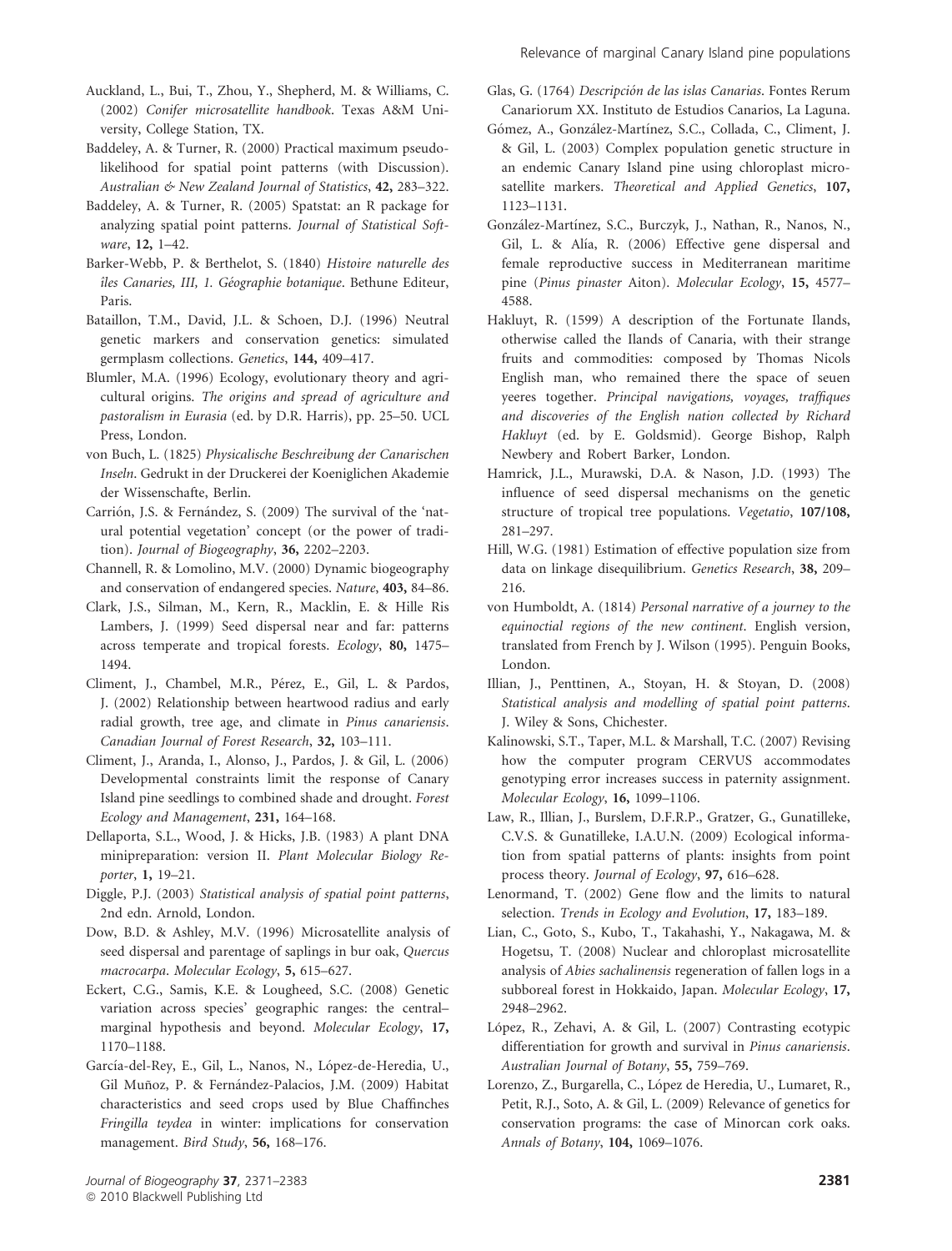- Marshall, T.C., Slate, J., Kruuk, L. & Pemberton, J.M. (1998) Statistical confidence for likelihood-based paternity inference in natural populations. Molecular Ecology, 7, 639– 655.
- Mayr, E. (1970) Populations, species, and evolution: an abridgment of animal species and evolution. Belknap Press, Cambridge, MA.
- Mijnsbrugge, K.V., Bischoff, A. & Smith, B. (2010) A question of origin: where and how to collect seed for ecological restoration. Basic and Applied Ecology, 11, 300–311.
- de Nascimento, L., Willis, K.J., Fernández-Palacios, J.M., Criado, C. & Whittaker, R.J. (2009) The long-term ecology of the lost forests of La Laguna, Tenerife (Canary Islands). Journal of Biogeography, 36, 499–514.
- Navascués, M., Vaxevanidou, Z., González-Martínez, S.C., Climent, J., Gil, L. & Emerson, B.C. (2006) Chloroplast microsatellites reveal colonization and metapopulation dynamics in the Canary Island pine. Molecular Ecology, 15, 2691–2698.
- Navascués, M., Vendramin, G.G. & Emerson, B.C. (2008) The effect of altitude on the pattern of gene flow in the endemic Canary Island pine, Pinus canariensis. Silvae Genetica, 57, 357–363.
- Nelder, J.A. & Mead, R. (1965) A simplex algorithm for function minimization. Computer Journal, 7, 308–313.
- Ojeda, J.J. (1977) La desamortización en Canarias (1836-1855). Caja Insular de Ahorros de Gran Canaria, Las Palmas de Gran Canaria.
- Parsons, J.J. (1981) Human influence on the pine and laurel forests of the Canary Islands. Geographical Review, 71, 253– 271.
- Peakall, R. & Smouse, P.E. (2006) GENALEX 6: genetic analysis in Excel. Population genetic software for teaching and research. Molecular Ecology Notes, 6, 288–295.
- Pérez de Paz, P.L., Salas, M., Rodríguez, O., Acebes, J.R., del Arco, M.J. & Wildpret, W. (1994) Atlas cartográfico de los pinares canarios: IV. Gran Canaria y plantaciones de Fuerteventura y Lanzarote. Viceconsejería de Medio Ambiente, Consejería de Política Territorial, Gobierno de Canarias, Santa Cruz de Tenerife.
- Pérez-Torrado, F.J., Carracedo, J.C. & Mangas, J. (1995) Geochronology and stratigraphy of the Roque Nublo Cycle, Gran Canaria, Canary Islands. Journal of the Geological Society, 152, 807–818.
- Petit, R.J., El Mousadik, A. & Pons, O. (1998) Identifying populations for conservation on the basis of genetic markers. Conservation Biology, 12, 844–855.
- Rosa Olivera, L. & Marrero Rodríguez, M. (1986) Acuerdos del Cabildo de Tenerife, Vol. V, 1525–1533. Fontes Rerum Canariorum XXVI, La Laguna, Tenerife.
- Salas Pascual, M., del Arco, M.J. & Pérez de Paz, P.L. (1998) Contribución al estudio fitosociológico del pinar grancanario (Islas Canarias). Lazaroa, 19, 99–117.
- Santana, A., Villalba, E. & Arcos, T. (2006) La red Natura 2000 de Macaronesia y los espacios naturales protegidos en Canarias. Veinte años de planificación. Gobierno de Canarias, Santa Cruz de Tenerife.
- Sato, T., Isagi, Y., Sakio, H., Osumi, K. & Goto, S. (2006) Effect of gene flow on spatial genetic structure in the riparian canopy tree Cercidiphyllum japonicum revealed by microsatellite analysis. Heredity, 96, 79-84.
- Schiller, G., Korol, L., Ungar, E.D., Zehavi, A., Gil, L. & Climent, J. (1999) Canary islands pine (Pinus canariensis Chr. Sm. ex DC.). 1. Differentiation among native populations in their isoenzymes. Forest Genetics, 6, 257–276.
- Schnabel, A., Nason, J.D. & Hamrick, J.L. (1998) Understanding the population genetic structure of Gleditsia triacanthos L.: seed dispersal and variation in female reproductive success. Molecular Ecology, 7, 819–832.
- Schoen, D.J. & Brown, A.H.D. (1993) Conservation of allelic richness in wild crop relatives is aided by assessment of genetic markers. Proceedings of the National Academy of Sciences USA, 90, 10623–10627.
- Smouse, P.E. & Peakall, R. (1999) Spatial autocorrelation analysis of multi-allele and multi-locus genetic microstructure. Heredity, 82, 561–573.
- Soranzo, N., Provan, J. & Powell, W. (1998) Characterization of microsatellite loci in Pinus sylvestris L. Molecular Ecology, 7, 1260–1261.
- Suárez, F. (1997) Mogán, de pueblo aislado a cosmopolita. Ilustre Ayuntamiento de Mogán, Mogán.
- Valbuena-Carabaña, M., González-Martínez, S.C., Sork, V.L., Collada, C., Soto, A., Goicoechea, P.G. & Gil, L. (2005) Gene flow and hybridization in a mixed oak forest [Quercus pyrenaica Willd. and Q. petraea (Matts.) Liebl.] in central Spain. Heredity, 95, 457–465.
- Vaxevanidou, Z., González-Martínez, S., Climent, J. & Gil, L. (2006) Tree populations bordering on extinction: a study case in the endemic Canary Islands pine. Biological Conservation, 129, 451–460.
- Vendramin, G.G., Lelli, L., Rossi, P. & Morgante, M. (1996) A set of primers for the amplification of 20 chloroplast microsatellites in Pinaceae. Molecular Ecology, 5, 595–598.
- Voggenreiter, V. (1976) Euphorbio canariensis–Pinetum canariensis ass. nov. y límite inferior del Pinar Canario en Gran Canaria. Vieraea, 6, 3–16.
- Waples, R.S. (2006) A bias correction for estimates of effective population size based on linkage disequilibrium at unlinked gene loci. Conservation Genetics, 7, 167–184.
- Waples, R.S. & Do, C. (2010) LDNE: a program for estimating effective population size from data on linkage disequilibrium. Molecular Ecology Resources, 8, 753–756.
- Wiegand, T., Gunatilleke, C.V.S., Gunatilleke, I.A.U.N. & Okuda, T. (2007) Analyzing the spatial structure of a Sri Lankan tree species with multiple scales of clustering. Ecology, 88, 3088–3102.